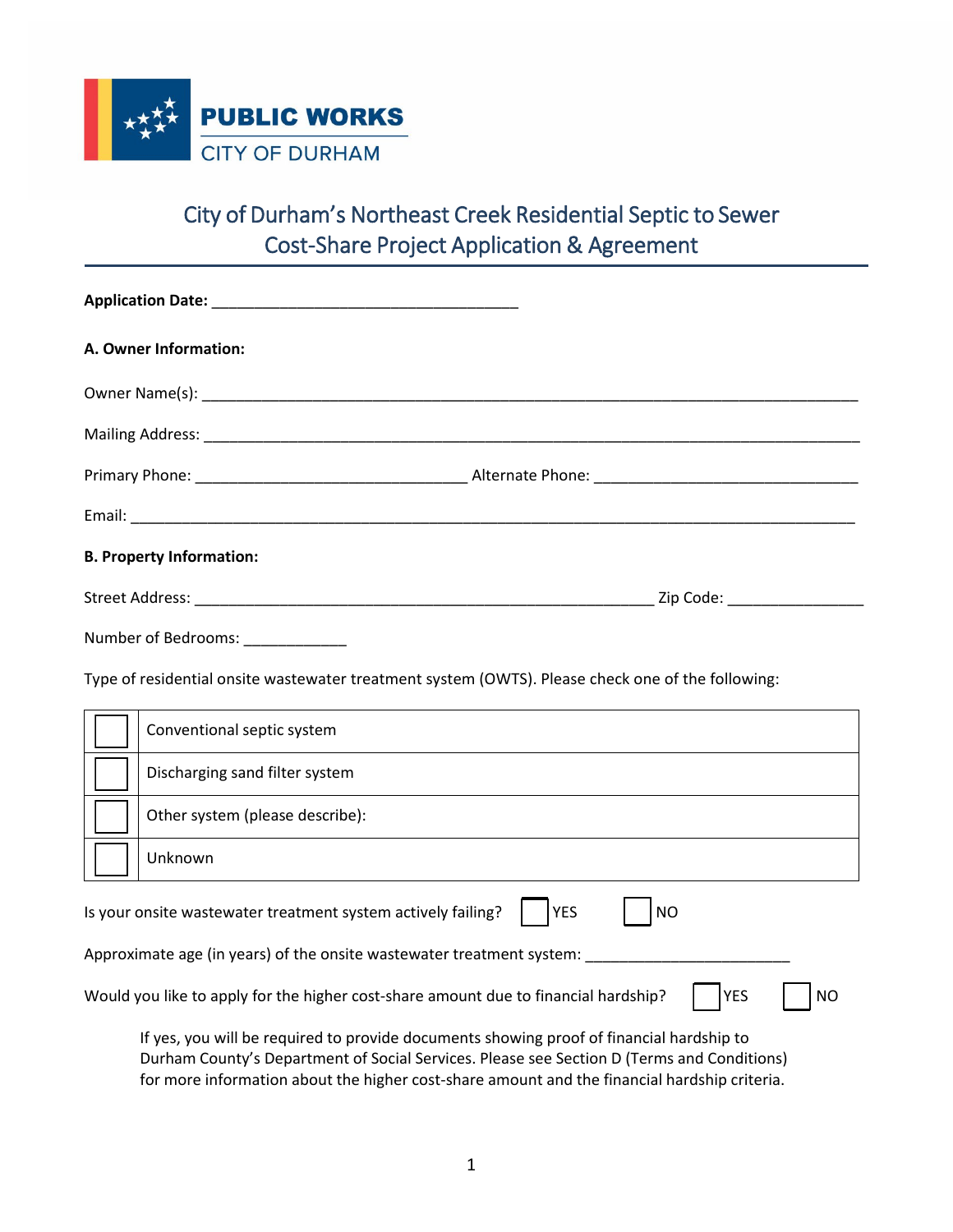## **D. Terms and Conditions:**

The applicant(s) hereby agree(s) to take part in the Northeast Creek Residential Septic to Sewer Cost-Share Project offered by the City of Durham. The applicant(s) fully understand(s) that their participation is subject to the following provisions of this agreement.

- 1. This application must be approved by the City of Durham according to the following criteria:
	- a. the residence must be connected to an onsite wastewater treatment system, and
	- b. the property must be zoned as residential, and
	- c. the property must be within the City of Durham limits, and
	- d. the property must be within the Northeast Creek watershed boundary, and
	- e. a City of Durham sanitary sewer line service must be available for the property.
- 2. Participation in the City of Durham's Northeast Creek Residential Septic to Sewer Cost-Share Project is voluntary.
- 3. The applicant certifies that they own the property where the conversion from septic to sewer will be completed.
- 4. The base cost-share amount provided to accepted applicants will cover Durham County's system development fee. If the applicant also qualifies for financial hardship assistance and provides the required documentation, the cost-share amount will cover the cost of the County's system development fee and the cost of the City's sewer connection fee.
- 5. The applicant must meet the following criteria to be approved for financial hardship assistance:
	- a. the applicant must be a resident of the City of Durham for at least 90 days, and
	- b. the applicant is enrolled in a Durham County property tax relief program, or
	- c. the applicant's household income (accounting for household size) is less than or equal to 200% of the most recent Federal poverty income guidelines, or
	- d. the applicant's household income is less than or equal to Durham County's median household income for the most recent year of data available.
- 6. The cost-share amount is a transfer of funds from the City's Public Works Department to the County's Utilities Division. The cost-share amount will not pay for any onsite wastewater treatment system maintenance, the removal or abandonment of the onsite wastewater treatment system, or any plumbing work conducted on the applicant's property.
- 7. The funds for the Northeast Creek Residential Septic to Sewer Cost-Share Project will be available until all funds are expended or until the project ends on June 30, 2026. Applications that are received and approved before June 30, 2026 will be eligible for funds that have not been expended.